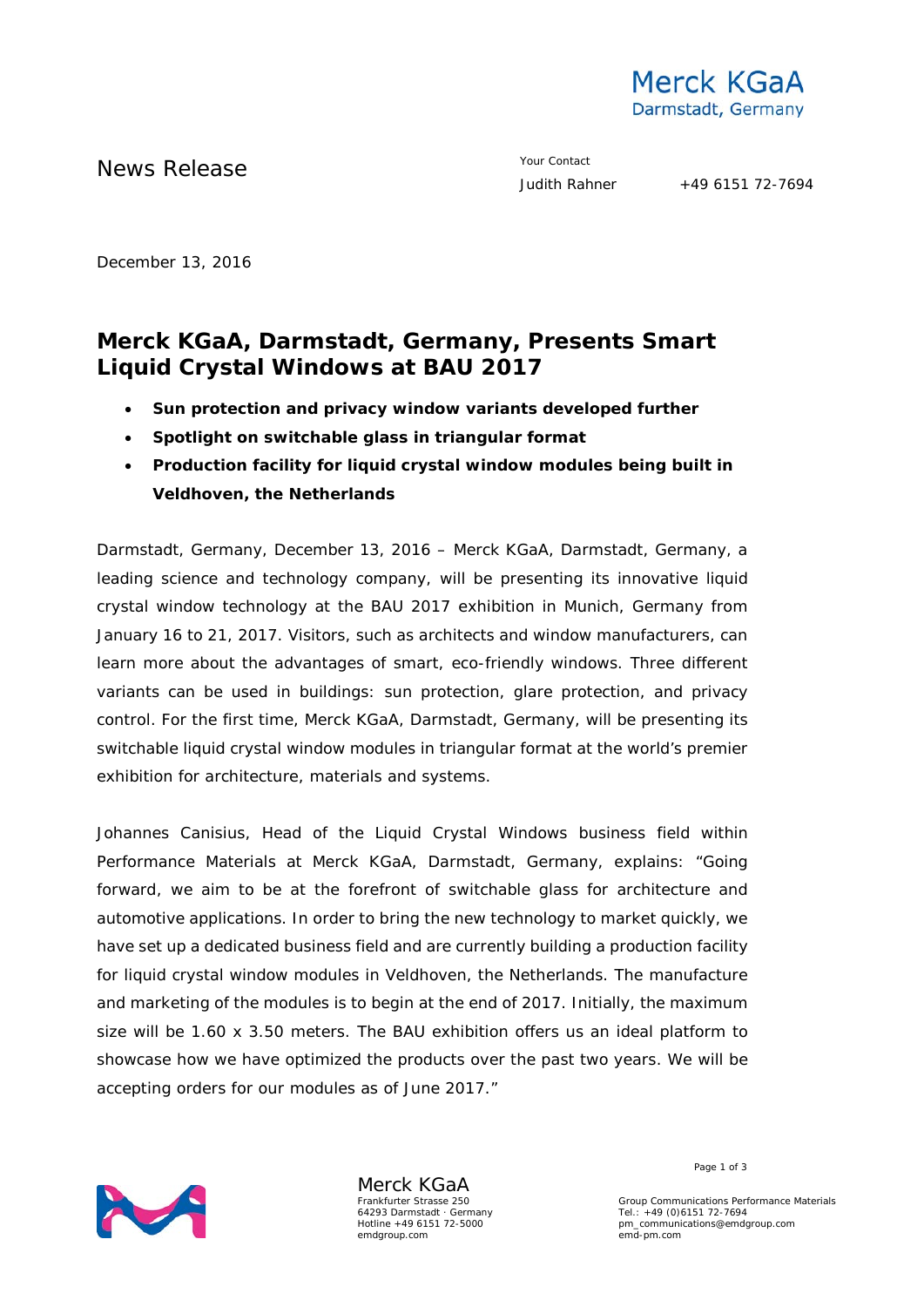## News Release

Thanks to the large selection of colors and shapes, the windows can be optimally adapted to the surroundings and they offer a high degree of design freedom. The sun protection variant can be realized in different light transmittance bandwidths and achieves energy savings of up to 40% in building climate control systems. For users, the windows offer maximum convenience since they offer continuously variable switching within seconds and are absolutely transparent and color-neutral in both switching states – two decisive advantages over competing technologies. With the glare protection variant, the glass not only darkens, it also becomes diffuse in order to prevent sun glare. This can make working on a computer monitor more comfortable. It replaces mechanical solutions such as blinds. The privacy variant switches from transparent to opaque and prevents outsiders from seeing in. The special feature of the technology from Merck KGaA, Darmstadt, Germany, is that the windows are crystal-clear in the non-switched state.

Merck KGaA, Darmstadt, Germany, has been developing liquid crystal window technology for several years as part of its strategic initiative known as "LC 2021". As the market and technology leader in liquid crystals for displays, the company has extensive expertise that is being leveraged in applications such as televisions, laptops, smartphones and tablet computers.

### **Establishing a track record of successful installations**

Pilot installations in the field have shown that the liquid crystal windows meet the highest demands. The window façade on the west side of the modular Innovation Center of Merck KGaA, Darmstadt, Germany, in Darmstadt was fitted with liquid crystal windows for sun protection in early 2015. Switchable windows in both the sun protection and privacy control variants were also installed in the new OLED materials production building inaugurated at the Darmstadt site in September 2016. They provide optimum light protection for the cleanrooms and prevent outsiders from looking inside the secure production environment. Long-term tests prove the longevity of the materials. They operate perfectly, from the icy cold of a winter's night to the afternoon heat of a midsummer's day. Other liquid crystal window installations include a building at Schiphol Airport in Amsterdam and a meeting room at the University of Eindhoven. The production site for the liquid crystal window modules will be located in Veldhoven in the greater Eindhoven area, a high-tech hotspot in the Netherlands.